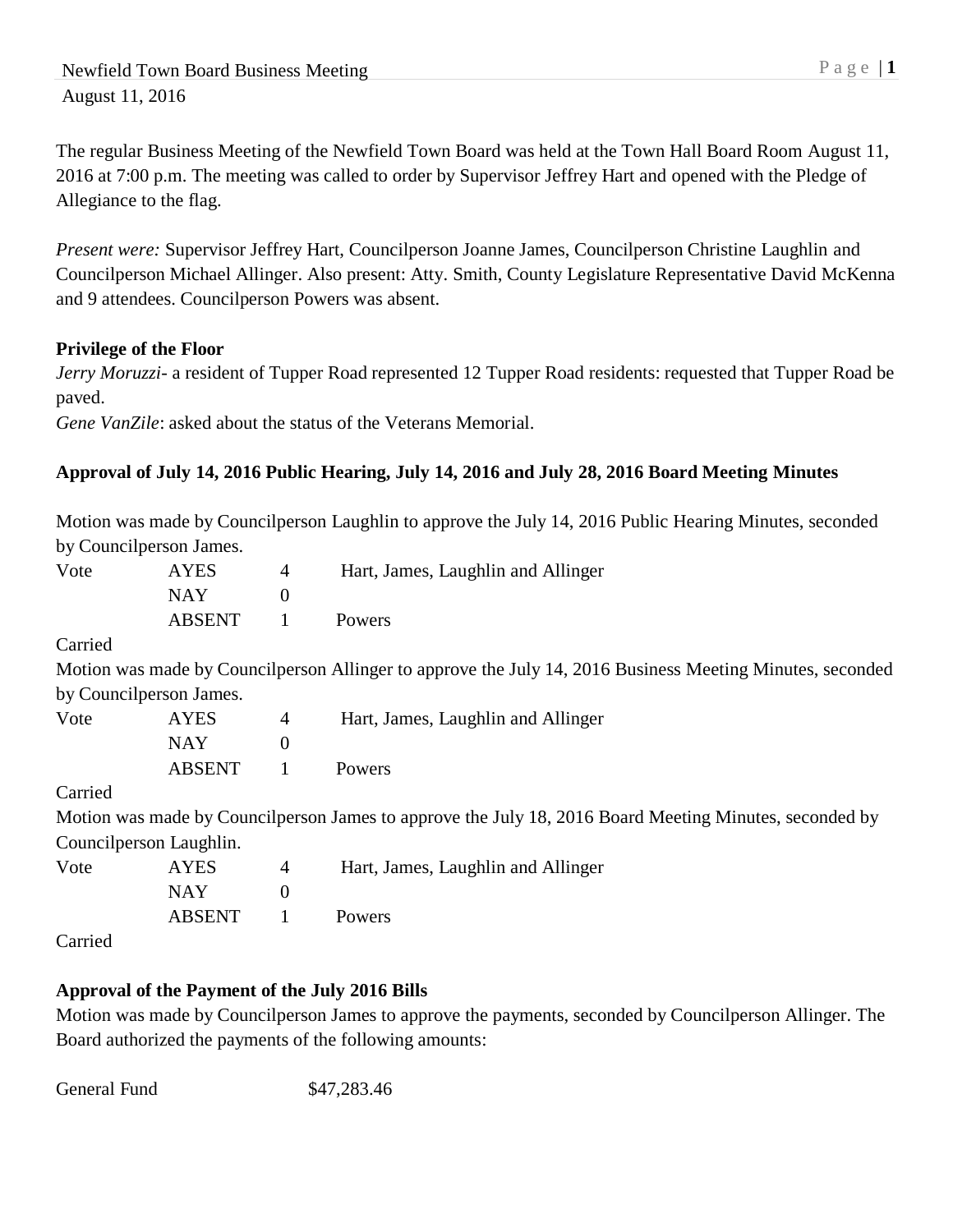| \$4,933.61   |
|--------------|
| \$141,758.93 |
| \$20,160.00  |
| \$1,255.41   |
| \$5,817.35   |
| \$2,481.55   |
| \$873.68     |
| \$5,327.80   |
|              |

Vouchers were audited by Councilpersons Allinger and James.

| <b>AYES</b>   | 4 Hart, James, Laughlin and Allinger |
|---------------|--------------------------------------|
| <b>NAY</b>    |                                      |
| <b>ABSENT</b> | 1 Powers                             |

Carried

## **Reports:**

*Highway*: Highway Superintendent Kevin Berggren was absent. Supervisor Hart reported that the Douglas Road culvert replacement was on schedule and will be completed soon.

*Code Enforcement*: Code Enforcement Officer Bill Baker was absent. Supervisor Hart reported that CEO Baker would be resigning the position effective 9/1/16.

*Water Sewer*: Highway Superintendent Kevin Berggren was absent. Supervisor Hart reported that pump #3 at Pine Circle needs repairs. Estimates are being sought to drill a new well.

*Recreation*: Recreation Director Reid Hoskins was absent. Supervisor Hart read his report.

*Tompkins County Legislature Report*: Newfield Representative David McKenna reported that the Pine Tree Road Bridge and trail is just about completed. Representative McKenna also reported the Legislature had voted to accept a grant for the benefit of the drug courts. Representative McKenna reported there is an effort from a group in the Legislature to make the position of Sheriff from elected to an appointed position. Representative McKenna commented he does not agree with this. Representative McKenna feels it undercuts the checks and balances in the system.

*Planning Board*: absent

*Ad Hoc Park Committee*: Norm Aidun reported that grants and donations were coming in and that there would be a Golf Tournament fundraiser in September. Mr. Aidun also commented that the Site Plan Design and Storm Water Plan were still needed from the engineers.

*Supervisor*: Supervisor Hart reported on the new proposal Mr. Caslik presented for the Veterans Memorial: brick pavers with names leading to a round base with an American flag. Supervisor Hart stated interested residents would be welcome to join Mr. Caslik with the Veterans Memorial committee. .

Motion was made by Councilperson Laughlin to approve the newest design suggestion in addition to the fossil trail sign, seconded by Councilperson Allinger.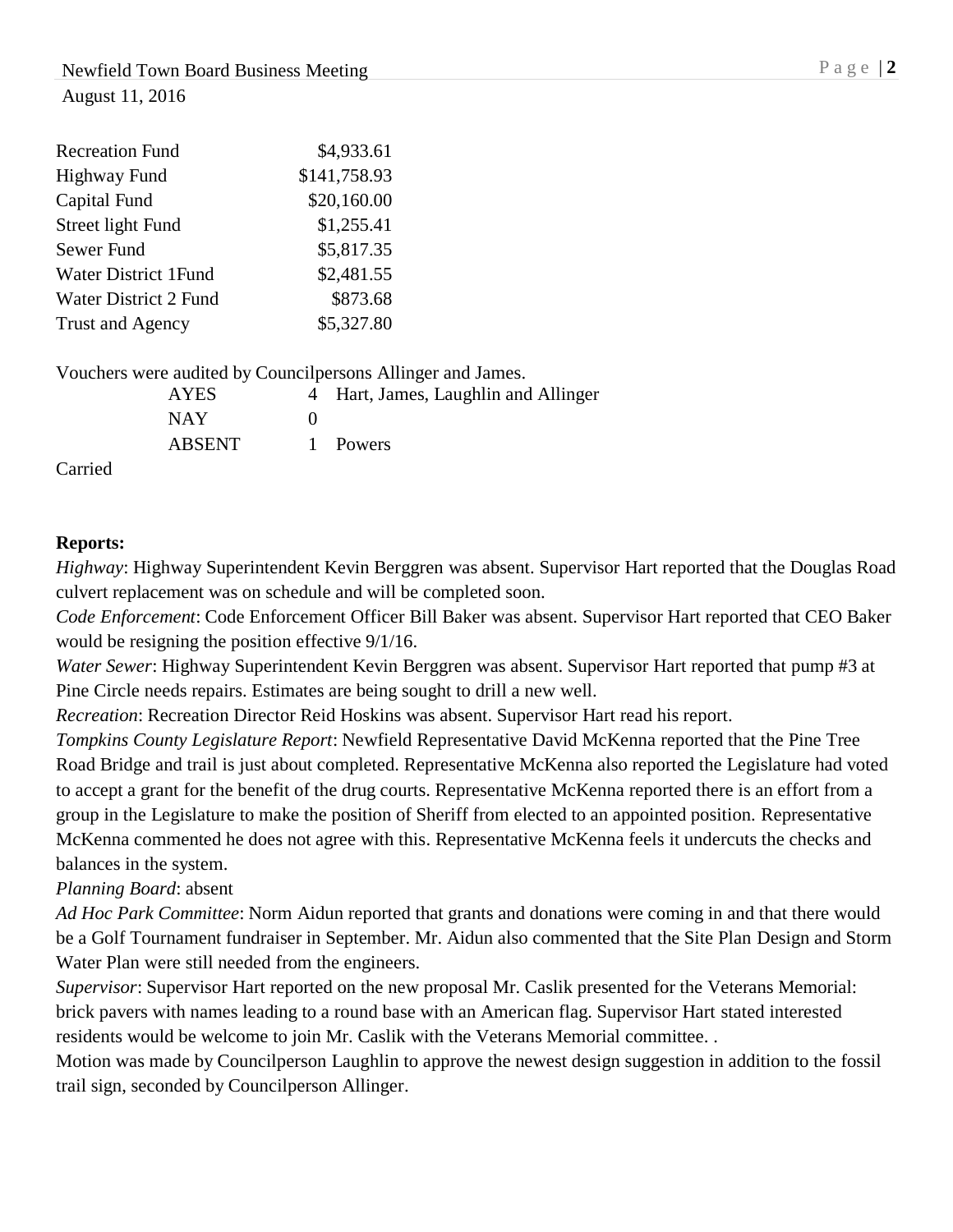| Vote | <b>AYES</b>   | Hart, James, Laughlin and Allinger |
|------|---------------|------------------------------------|
|      | NAY 1         |                                    |
|      | <b>ABSENT</b> | <b>Powers</b>                      |

Carried

Supervisor Hart stated he would reach out to past applicants and Code Enforcement Officers from neighboring municipalities regarding the upcoming vacancy.

#### **New Business**

*Discussion and action on Resolution No.12-2016 Support of Tompkins Consolidated Area Transit, Inc.*

#### Resolution No. 12-2016

Support of Tompkins Consolidated Area Transit, Inc.

**WHEREAS**, Tompkins Consolidated Area Transit, Inc. (TCAT) operates an outstanding public transportation service that provides people in Newfield with mobility and access to employment, community resources, medical care and recreational opportunities, and

**WHEREAS**, every day people in Newfield depend on TCAT to provide a basic and essential mobility service that is relied upon, particularly by those without access to a car, and

**WHEREAS**, to respond to fiscal pressures and a shortage of drivers, TCAT has been forced to make significant cuts in service, and

**WHEREAS**, the potentially permanent cuts in service will disproportionately affect working porro families, immigrants and students, and

**WHEREAS**, in Newfield there is a large number of residents who are members of young families, senior citizens on fixed incomes, immigrants, students and people who work and earn less than a living wage who regularly depend on the services of TCAT, now therefore be it

**RESOLVED**, that the Town of Newfield encourages municipalities in Tompkins county to promote and advocate on behalf of TCAT and consider ways to alleviate the burden of meeting transportation needs of the community, such as crating more Park and Ride hubs, creating more trails and greenways for walking and bicycling, supporting more rideshare opportunities in towns, villages, the local mall, shopping centers, parks and business centers,

**RESOLVED**, further, that the Town of Newfield supports promoting creative solutions such as Gadabout and FISH (Friends in Service Helping) , and keeping the public transit needs of our residents high on our municipal agendas,

**RESOLVED**, further, that the Town of Newfield calls upon Tompkins County's State Representatives to encourage all New York State Legislators to recognize and financially support public transit and its vital role in our rattle against poverty and in meeting our economic development goals,